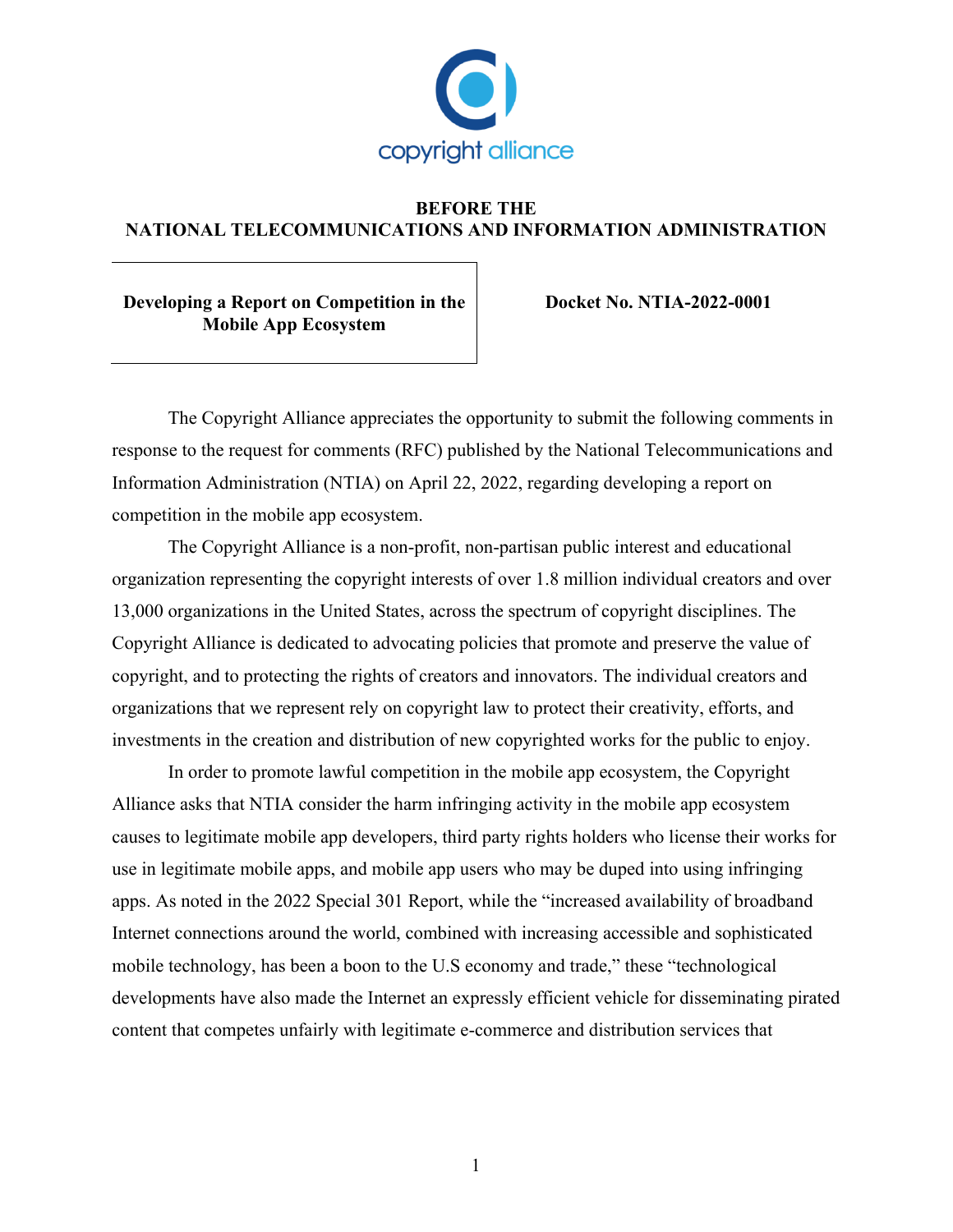copyright holders and online platforms use to deliver licensed content."1 This sentiment applies equally to the mobile app segment of the internet ecosystem as it does to the broader e-commerce system.

The problem of infringing mobile apps is growing. For example, in 2013, Google did not report any takedowns concerning mobile apps in its "How Google Fights Piracy" report.2 In its November, 2018 report, Google reported that in 2017, "more than 14,000 times were removed from the Play Store through the notice-and-takedown process."3 In 2017, CreativeFuture highlighted the harms to innovation and consumers through a case study of the "Monument Valley" app, noting that 95% of android users who play Monument Valley downloaded the game without paying for it.<sup>4</sup> In 2021, MusicWatch reported that an estimated 23 million people in the United States are using mobile apps to download unlicensed music.<sup>5</sup>

This mobile app piracy harms the legitimate mobile app marketplace. In 2018, Forbes ran an article titled "The Mobile Economy has a \$17.5B leak: App Piracy", which quoted Tapcore in finding that piracy had siphoned off \$17.5 billion in revenue from legitimate mobile publishers over the last five years.<sup>6</sup>

NTIA should consider what it and other stakeholders can do to mitigate the harm caused by infringing mobile apps. One of the most important actions that can be taken to mitigate against such harm is to have the mobile app storefronts engage in reasonable, enhanced screening of the app developers and the mobile apps before they are offers on the mobile app

 $12022$  Special 301 Report, April 27, 2022, p. 20, available at https://ustr.gov/sites/default/files/IssueAreas/IP/2022%20Special%20301%20Report.pdf.

<sup>2</sup> Google, "How Google Fights Piracy", September, 2013, available at https://docs.google.com/file/d/0BwxyRPFduTN2dVFqYml5UENUeUE/edit?resourcekey=0- 7RmU4oMadspOu\_qaN9X\_Tg.

<sup>3</sup> Google, "How Google Fights Piracy", November, 2018, p. 54, available at https://www.blog.google/documents/27/How\_Google\_Fights\_Piracy\_2018.pdf/.

<sup>4</sup> Ruth Vitale, "App Piracy Stifles Innovation, Harms Consumers", Creative Future, August 31, 2017, available at https://www.creativefuture.org/app-piracy-stifles-innovation-harms-consumers/.

<sup>&</sup>lt;sup>5</sup> Russ Crupnik of MusicWatch, "Think music piracy has been extinguished? Think again . . . ", Hyebot.com, April 28, 2021, available at https://www.hypebot.com/hypebot/2021/04/think-music-piracy-has-been-extinguished-thinkagain.html.

<sup>6</sup> John Koestier, "The Mobile App Economy has a \$17.5B leak: App Piracy", Forbes, Feb. 2, 2018, available at https://www.forbes.com/sites/johnkoetsier/2018/02/02/app-publishers-lost-17-5b-to-piracy-in-the-last-5-years-saystapcore/?sh=5a9da8d07413.